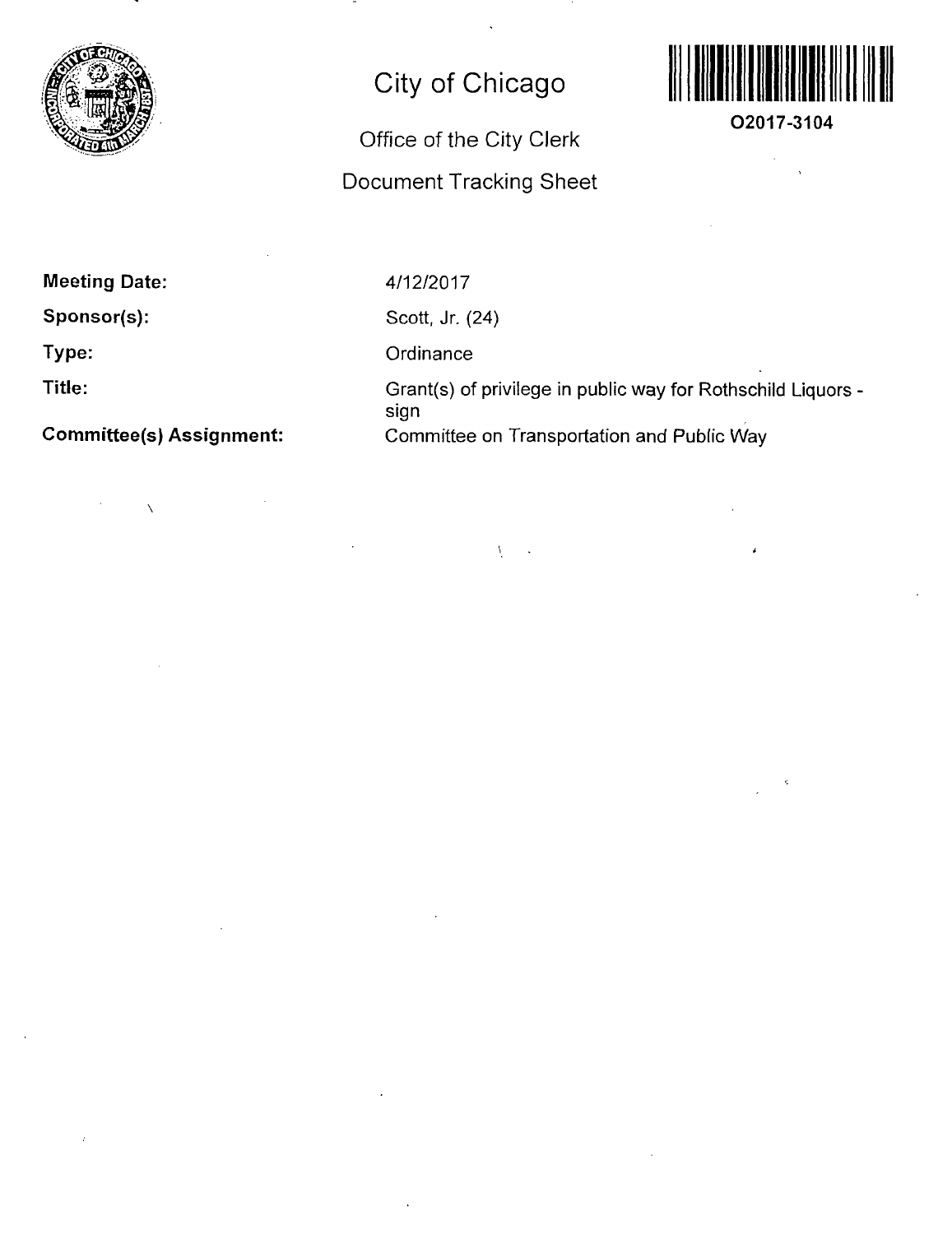Direct Intro<br>#24

**ORDINANCE** ROTHSCHILD LIQUORS Acct. No. 63343 - 2 Permit No. 1127212

*Se It Ordained by the City Council of the City of Chicago:* 

SECTION 1. Permission and authority are hereby given and granted to ROTHSCHILD LIQUORS, upon the terms and subject to the conditions ofthis ordinance to maintain and use one (1) sign(s) projecting overthe public right-of-way attached to its premises known as 3530 W. Roosevelt Rd..

Said sign structure(s) measures as follows; along WEST ROOSEVELT: One (1) at ten (10) feet in length, five (5) feet in height and thirteen (13) feet above grade level.

The location of said privilege shall be as shown on prints kept on file with the Department of Business Affairs and Consumer Protection and the Office of the City Clerk.

Said privilege shall be constructed in accordance with plans and specifications approved by the Department of Transportation (Division of Project Development) and Zoning Department - Signs.

This grant of privilege in the public way shall be subject to the provisions of Section 10-28-015 and all other required provisions of the Municipal Code of Chicago.

The grantee shall pay to the City of Chicago as compensation for the privilege #1127212 herein granted the sum of three hundred (\$300.00) per annum in advance.

A 25% penalty will be added for payments received after due date.

The permit holder agrees to hold the City of Chicago harmless for any damage, relocation or replacement costs associated with damage, relocation or removal of private property caused by the City performing work in the public way.

Authority herein given and granted for a period of five (5) years from and after 03/14/2017.

Alderman

Michael Scott, Jr. 24<sup>th</sup> Ward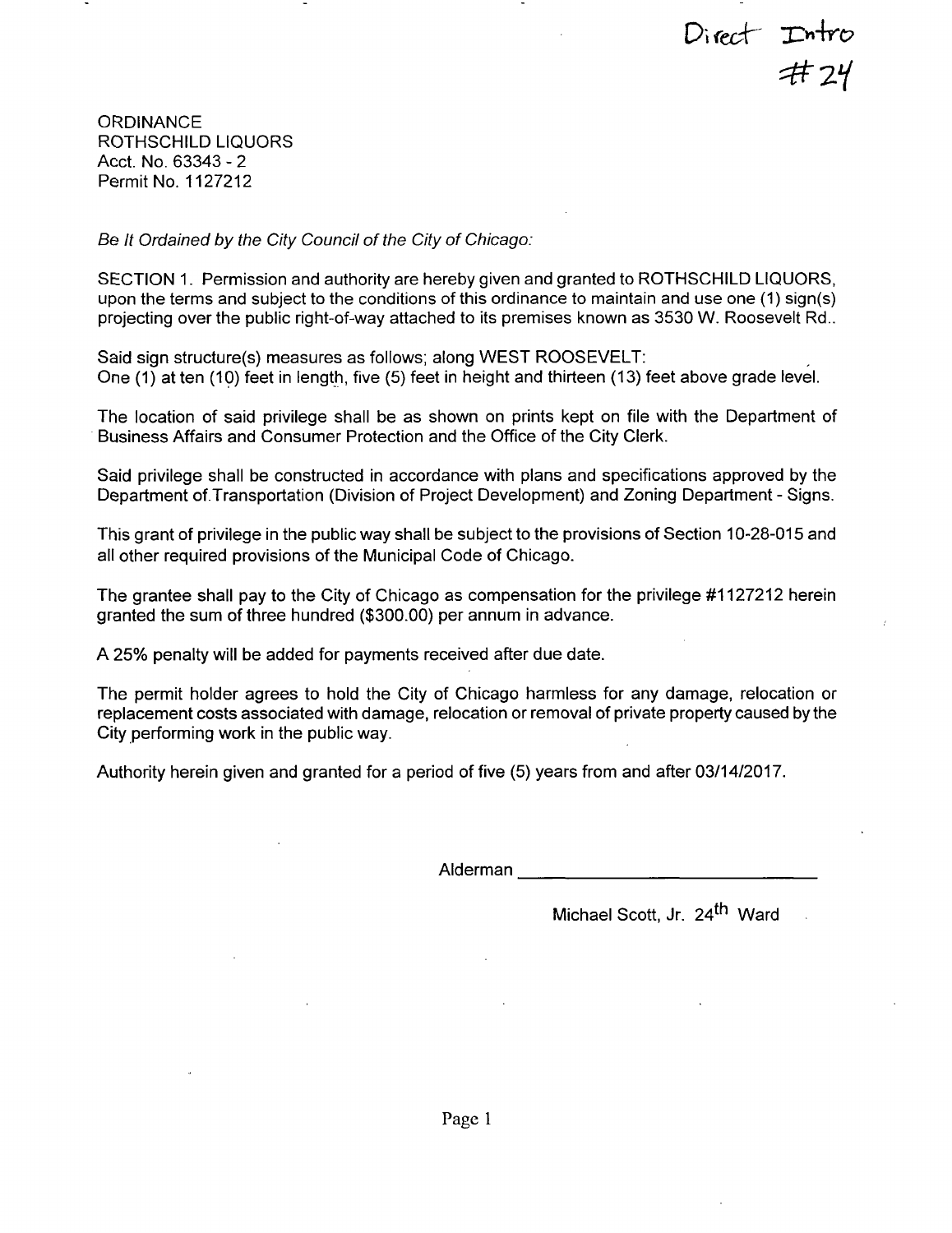

 $\ddot{\phantom{1}}$ 

 $\ddot{\phantom{a}}$